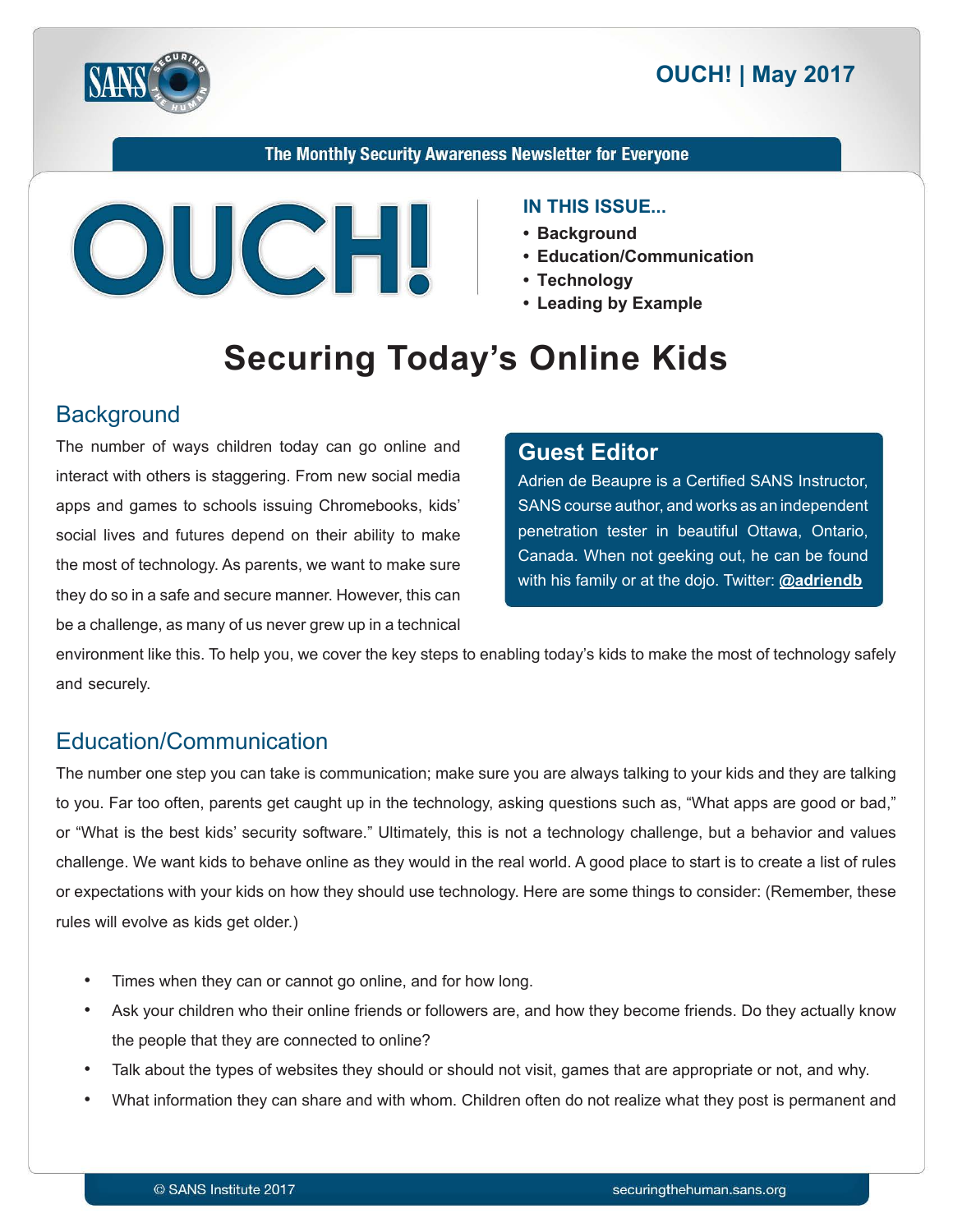## **2017 | OUCH! | May 2017**



### **Securing Today's Online Kids**

public. In addition, they may think they are sharing a secret with just one person, but that secret can easily be shared with the world.

- Who they should report problems to, such as if someone online is being a bully or creepy.
- Treat others online as they would want to be treated themselves.
- There is no anonymity online; people can find out who you are.
- People online may not be who they claim to be.

For older children, one option is to tie these rules to their academic grades, completion of chores, or how they treat others. The better their behavior in the real world, the more they can do online. Once you decide on the rules, post them by the family computer or your child's bedroom door. Even better, have them review and sign the document.



*The key to protecting children online is to educate them and make sure that not only you* are talking to them, but they are talking to you.

That way, everyone is in full agreement. The earlier you start talking to your kids about your expectations, the better. Not sure how to start the conversation, especially with older kids? Ask them what apps they are using and how they work. Put your child in the role of teacher and have them show you what they are doing online.

## **Technology**

In addition to education, there are technologies you can use to monitor and help protect your kids. We find that technical solutions work best for younger children, especially protecting them from accidentally accessing inappropriate or harmful content. However, technical controls do not work as well as children get older. Older kids not only need more access to the Internet, but often use devices that you do not control or cannot monitor, such as those issued by school, gaming consoles, or computers at a friend's or relative's house. This is why education is so important.

Another step is to have a dedicated computer just for your kids. This way, they cannot accidentally infect your computer, which you may use for sensitive activities, such as banking online or taxes. In addition, keep their computer in a public, high-traffic area so their activities can be monitored. Just because they say they are doing homework does not mean they are actually doing homework. Finally, make sure the computer is secured, routinely backed up, and your children do not